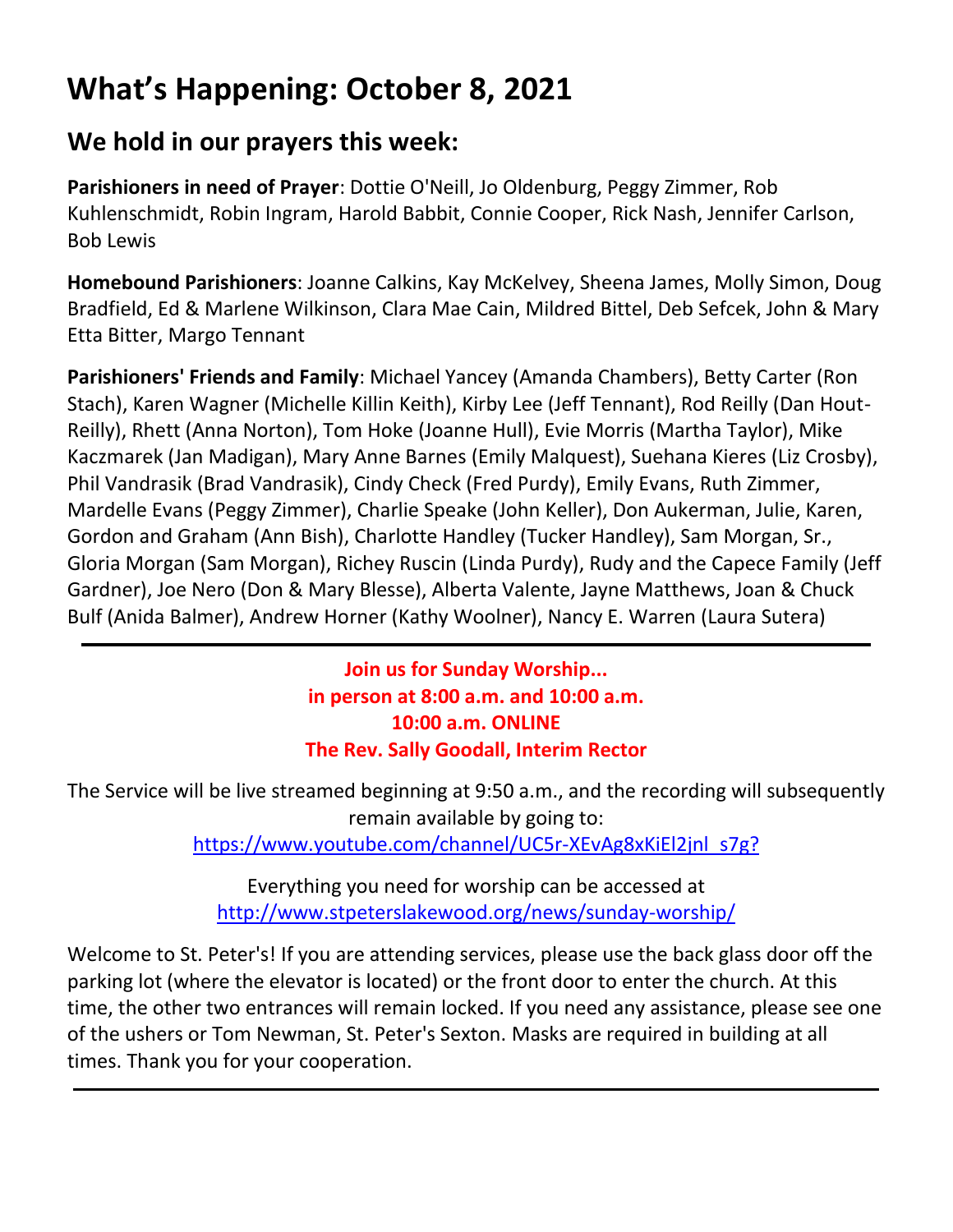#### **Two updates …**

1. Currently, because of COVID, very few young people are attending church, so Sunday School has not been taking place. The care room is still available for the very youngest, however.

 We do plan to continue at least one family event outdoors each month for as long as the weather permits this.

 Our programming for children and teens will hopefully reemerge if and when children have been vaccinated and their parents feel comfortable returning to in person worship with them.

 Until then, please look for notices about family events, and keep praying for safety for us all.

2. Coffee hour is currently held outdoors if the weather cooperates.

After last week's service with two reasons to gather, the "Enhanced Coffee Hour" was held indoors because of the threat of rain, and became more of a social gathering than expected.

As a reminder, Coffee Hour will continue outside when possible. When the weather is too cold or wet, depending on the status of COVID, we may choose to move this inside, but we will adhere to COVID guidelines and serve only individually wrapped items of food. The policy indoors continues to require masks and social distancing as we show our love and consideration especially for those most vulnerable members of our congregation.

Please contact me if you have questions. Faithfully, Sally+



We kick the "Harvesting our Future Together" Stewardship Campaign off with five simple questions.

- 1. What is important to you at St. Peter's?
- 2. What are you willing to do at St. Peter's?
	- 3. Comment on our commitment to each other "We are all in this together."
	- 4. How can we help each other?
	- 5. Comment on Appreciation Love, Gratitude, and Generosity in all ways.

Visit<https://youtu.be/q2ui5hThMy0>and see St. Peter's parishioner & Vestry member Tucker Handley share his thoughts and feelings on these questions.

Thank you! ~The Generosity Team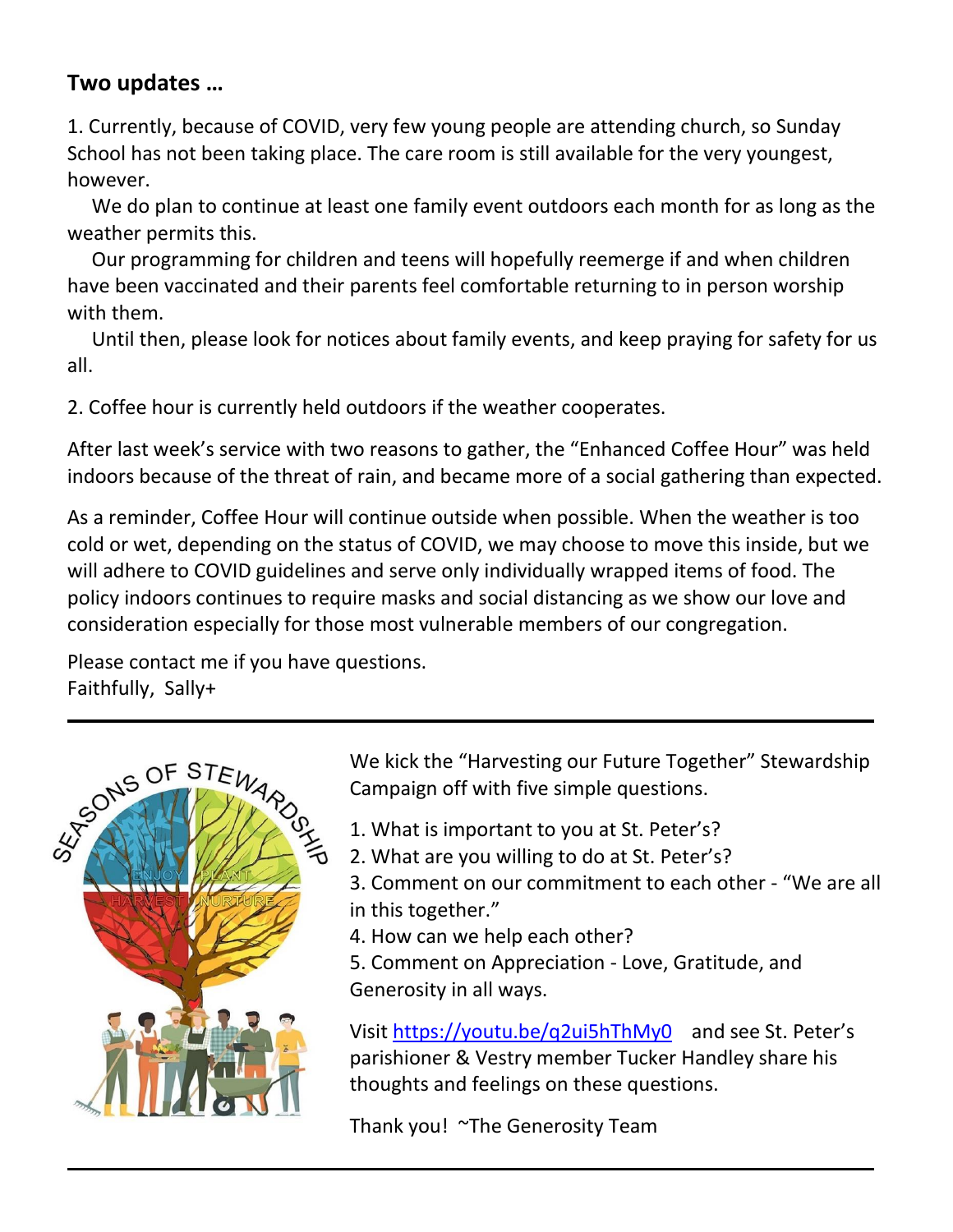#### **Our Outreach Focus of the Month: Habitat for Humanity**

We will be giving this organization all loose plate (undesignated) offerings this month. There will be someone at the back of the church at the end of the service collecting donations if you forget to put your offering in the plate at the beginning of church. Thank you all for your generosity!



**YOUR VESTRY HAS BEEN VERY BUSY!** Please take a moment to thank your Vestry members who have been very busy in this time of change. At its most recent meeting the Vestry elected Sara Ferry and Dan Gourash to serve as Co-Chairs of the Search Committee. It also appointed a Subcommittee comprised of Joanne Hull, Ron Stach, and Ryan Vogelsang to address the need for Supply Organists and a possible Interim Music Director. A Subcommittee to address Youth Ministry issues also was appointed comprised of Sarah Taylor, Tucker Handley, and Steve Bickerton. Please provide your support for these lay leaders as we move forward together in "Re-Imagining St. Peter's."

#### **SAVE THE DATE FOR INITIAL PARISH-WIDE DISCERNMENT MEETING**

Please mark your calendars for October 24, 2021 for the First Parish-Wide Discernment Meeting as we move forward with the New Rector Search. That date was chosen because there is no Brown's game scheduled for that day and there can be no such excuses not to attend! The purpose of the meeting is to take the first steps in answering the question of "Who we Are" as a Parish. Be prepared to participate in small groups and talk about some of your experiences of how God touched you at St. Peter's. The time of the meeting is still under consideration. Also under consideration due to Covid-19 issues is whether the meeting will be only in-person or a hybrid meeting with both in-person and virtual attendance. Stay tuned for more details, but for now, *SAVE the DATE*!

### **Children & Youth** Ministry

**CALLING ALL PARENTS INTERESTED IN YOUTH MINISTRY:** If you have children that have an interest in participating in the Youth Ministry at St. Peter's please make yourself known to the Vestry Subcommittee as they make plans

going forward. At the most recent Vestry meeting it was decided not to look for an interim Youth Ministry Director while the New Rector Search is in progress. Rather, the Vestry decided to wait to until a New Rector is called to hire a permanent Youth Ministry Director. Until that happens however, the Subcommittee will be planning and holding events on a monthly basis (or more if there is interest and attendance) geared toward youth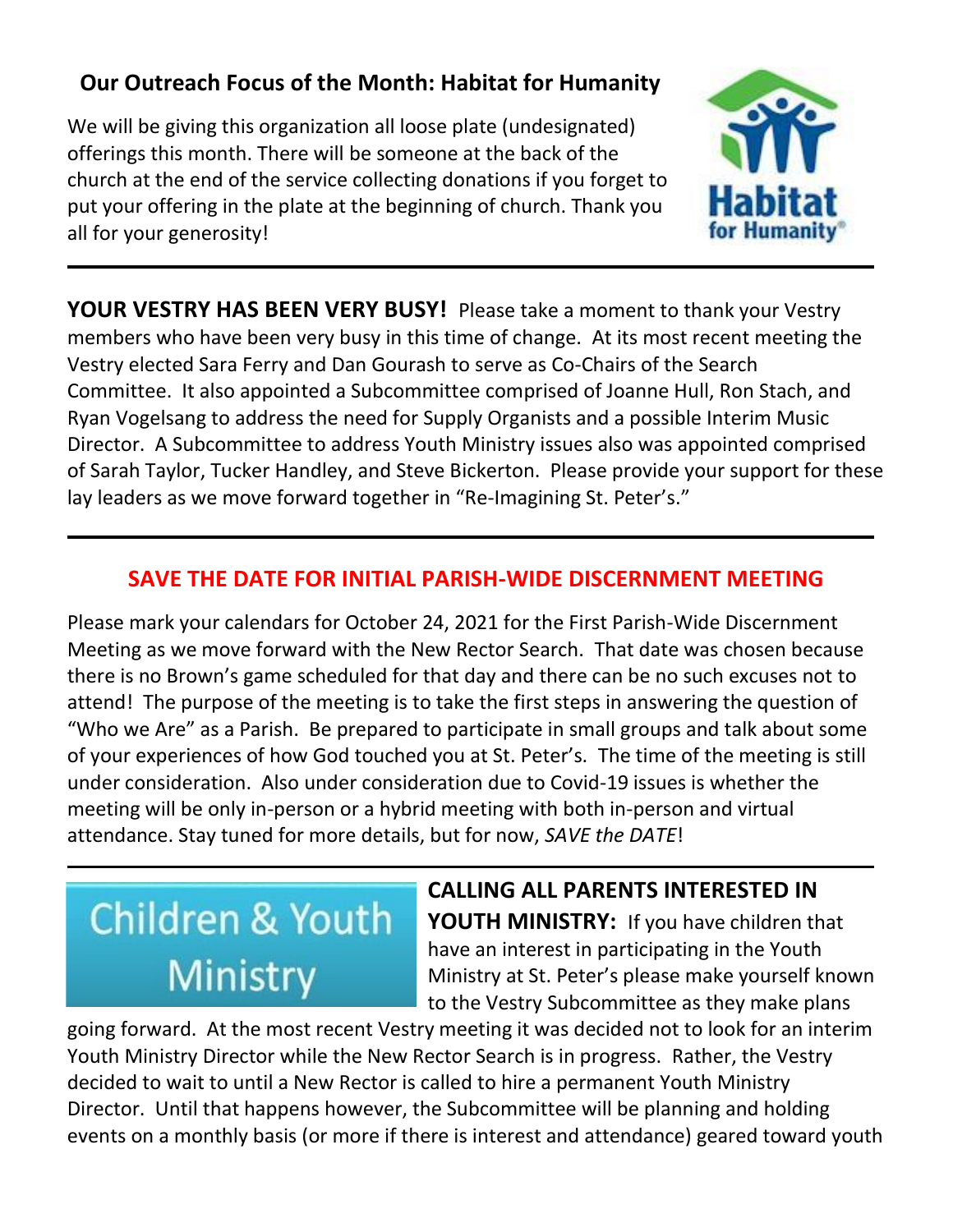activities. Please be a part of that program planning and implementation as our youth need you now more than ever. Please reach out to Sarah Taylor, Tucker Handley and/or Steve Bickerton to express your interest.

#### **ARE YOU INTERESTED IN SERVING ON VESTRY?**

**Vestry** 

Please let us know if you have interest in serving on Vestry. Each year at the Annual Meeting a new class of 4 members of the Vestry are elected for three year terms and one youth member is elected for a one year term. The Vestry meets on the third Monday of every month (typically with July

and August off if appropriate). The outgoing class of Vestry members comprise the Vestry Nominating Committee. This year those members are Amanda Chambers, Tucker Handley, Sarah Taylor and Dan Gourash. Amanda Chambers is the Chairperson of the Nominating Committee. Please approach her or any of the other members of the Committee if you have interest in serving or simply have questions about what is involved. All are requested to prayerfully consider seeking election to Vestry.

# the VACCINECLINI

Lakewood City School District, in conjunction with the Lakewood Community Services Center and Neighborhood Family Practice, will host COVID-19 vaccine clinics on Thursday, Oct. 21 at Harding Middle School and Friday, Oct. 22 at Garfield Middle School. Both clinics will be from 3:30-4:30 pm. **Anyone 12 and over is welcome**. Those receiving their first shot will receive a \$100 VISA gift card and students will be entered in a raffle for bike giveaways. Contact Lakewood Schools for signup opportunities.

## Quarterly Statement

As our strange years dealing with COVID continue, we can only hope that it is rapidly coming to an end. St. Peter's is returning to some semblance of normalcy and look forward to seeing everyone back in the pews. Thanks to your generosity the parish has been able to continue its ministries.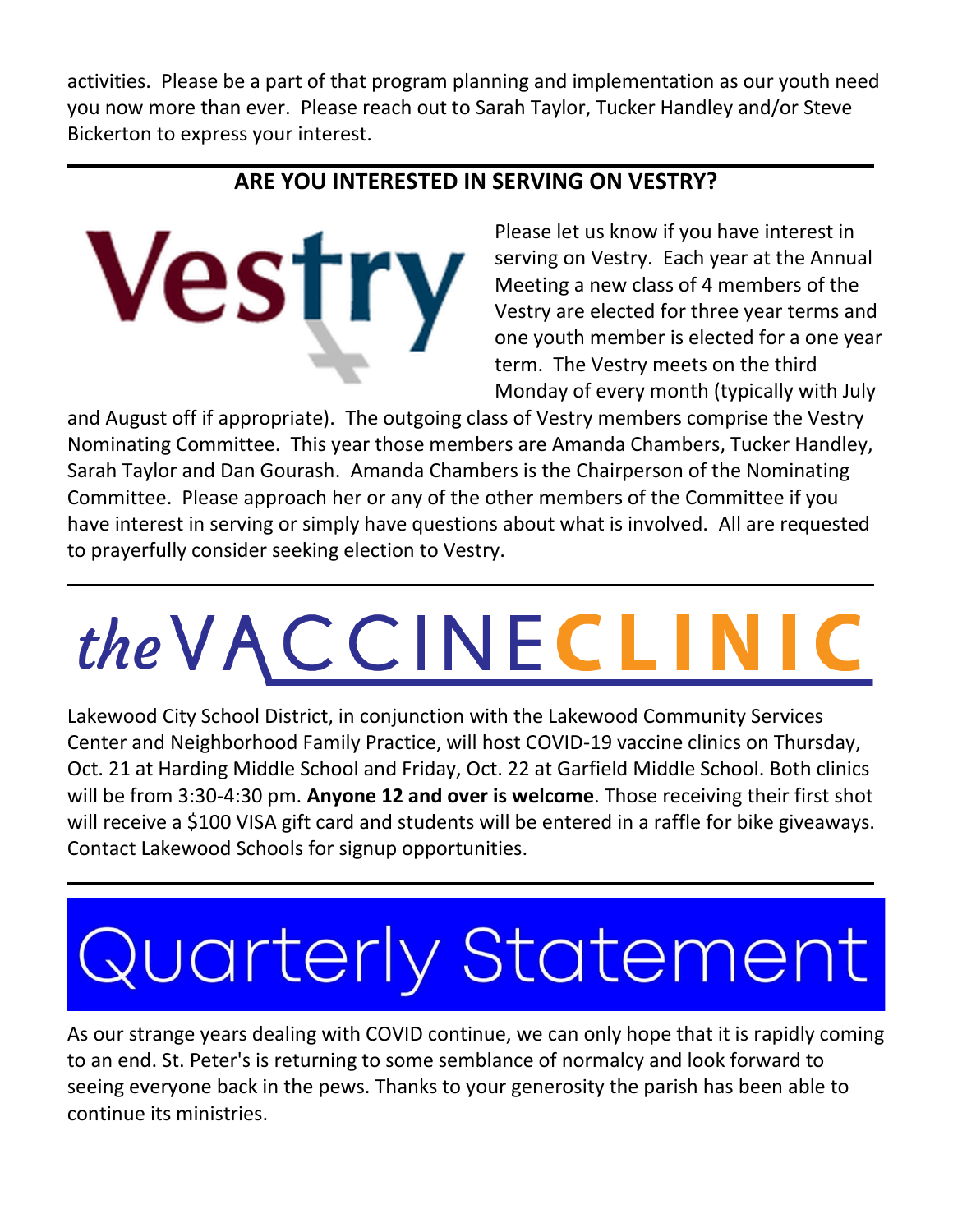Quarterly Statements were mailed this week; please check you statement and if there is a discrepancy, contact the office. We have been informed that the post office has been slow or lax in delivering checks, especially those from banks. Therefore, we suggest you check your bank statement as well as your check registry. Thank you, again, as you continue to support our wonderful church. I look forward to seeing everyone soon. Faithfully yours, *Dan Lammers*



With Michael Miller's departure at the end of October, many are wondering what will happen with the music program. The short answer is that music and choir will continue for the near term near term while we seek a solution for the longer term. A vestry team (Joanne Montagner Hull, Ron Stach, Ryan Vogelgesang, and Rev. Sally) is actively working on this. Look for a full update in the November Fisherman's Net, which will be sent (by regular mail) to all parishioners.

#### **VIRTUAL SUNDAY COFFEE HOUR**

#### *Join us for a VIRTUAL SUNDAY COFFEE HOUR at 11:30 a.m.* **October 10, November 14, December 12**

Virtual Coffee Hour will meet on the second (2nd) Sunday of the month: The next one will be held this Sunday, October 10. Please join in and meet and greet your fellow parishioners. (Mark your calendars for the other Coffee Hours!)



Login to Sunday Coffee Hour via ZOOM at 11:30 a.m. Sundays. You can get to brunch by using this link in your internet browser:

**<https://us02web.zoom.us/j/82813898119?pwd=VU5QMjl0UmJkdTBudmJQRVphNTRVUT09>**

**Meeting ID: 828 1389 8119 Passcode: 18001**

*For pastoral emergencies, please contact the office at 216-226-1772 or The Rev. Sally Goodall at 330-608-8085 or via email at [revsallyg76@gmail.com.](mailto:revsallyg76@gmail.com) Also, if you would like to put someone on the prayer list, please contact the office at [office@stpeterslakewood.org.](mailto:office@stpeterslakewood.org)*